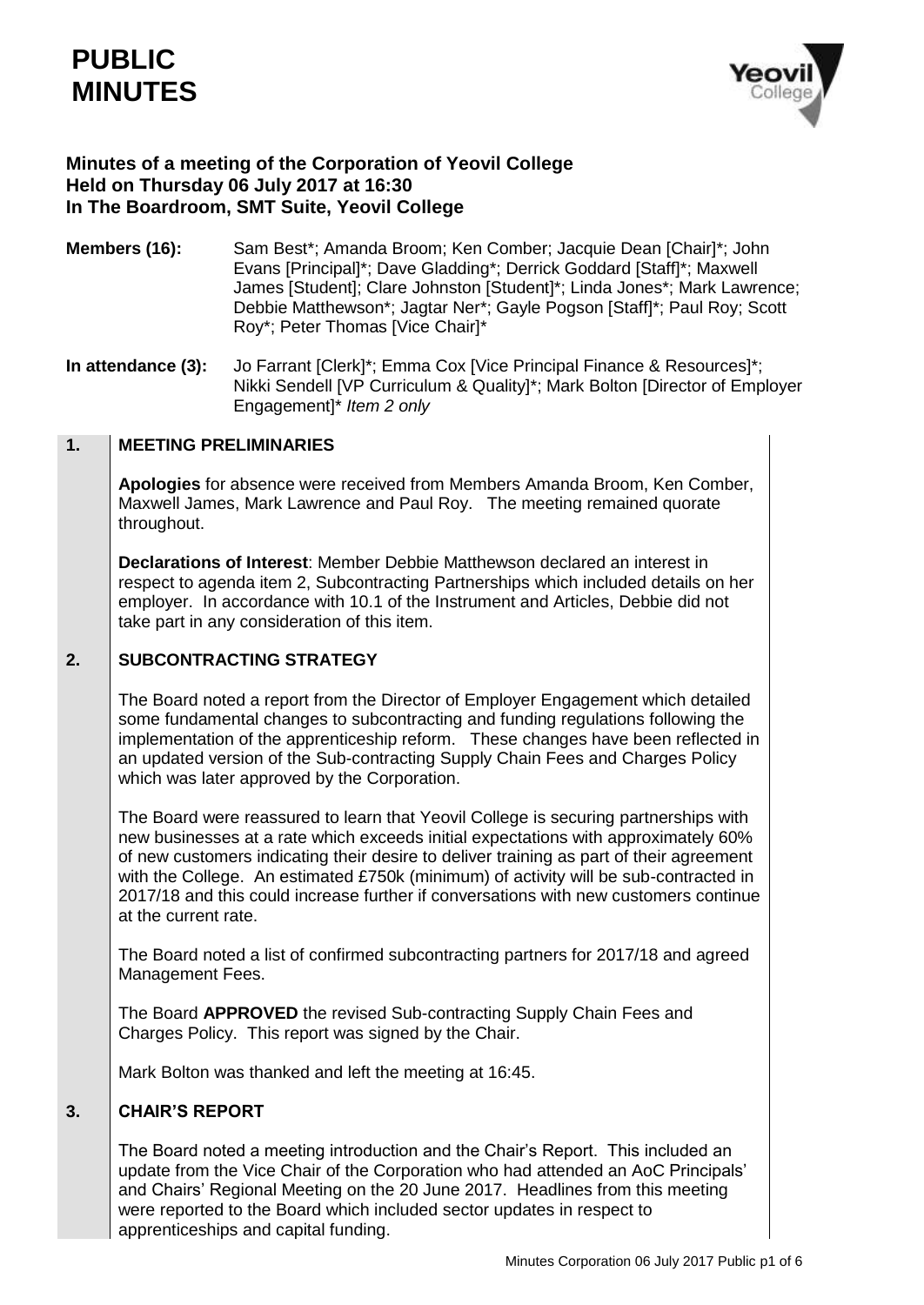The Board then **AGREED** to a small change to the order of business to allow the Strategic Plan to be considered before the final approval of the 2017/18 Budget and 3 Year Financial Plan.

#### **4. MINUTES OF CORPORATION MEETINGS**

The Board **APPROVED** the following minutes as correct records and the public minutes for website publication:

- 15 June 2017 Public
- 15 June 2017 Confidential

Both sets of minutes were signed by the Chair.

#### **5. MATTERS ARISING**

The action and query sheet was noted, reviewed and updated. Actions were either complete, included elsewhere on today's agenda or being appropriately tracked and carried forward.

As part of ongoing monitoring, the Board noted a paper that had been prepared by Keystone Projects in respect to the management of College Estates. The Principal updated the Board on developments in relation to:

- North Dorset Technical College
- Hollands House
- Holcote House
- Seaton Mews Motor Vehicle Centre
- Planning Officer engagement

"Building updates" will continue to be a separate agenda item at 2017/18 Board meetings to ensure its Members are kept informed of developments.

### **6. FINANCIAL UPDATE**

**7.**

The Board discussed the related financial commentary within the May Management Accounts in addition to noting a verbal update from the Vice Principal Finance and Resources. The lower than predicted starts for apprenticeships (hindered by employer's uncertainty following the levy reform) together with the unrealised income attached to HE, ALS and Advanced Learner Loans had further increased the end of year deficit. Further details are recorded separately in a confidential set of minutes.

The latest KPIs were then reviewed in detail.

The Board were informed that the Vice Principal Finance and Resources would be meeting with the insurers the following day to discuss annual insurance renewals. The Board would be asked to consider and approve the final insurance arrangements for 2017/18 at its meeting in October 2017. **VP F&R**

A discussion then took place on the College's overdraft facility, the outcomes of which are recorded separately in a confidential set of minutes. The Board approved the recommendation in respect to this item.

# **BUDGET AND 3 YEAR FINANCIAL FORECAST**

The Corporation considered this item in the context of the June Strategy Day discussions and budget workshop as detailed in the June minutes.

Members noted additional commentary from the Vice Principal Finance and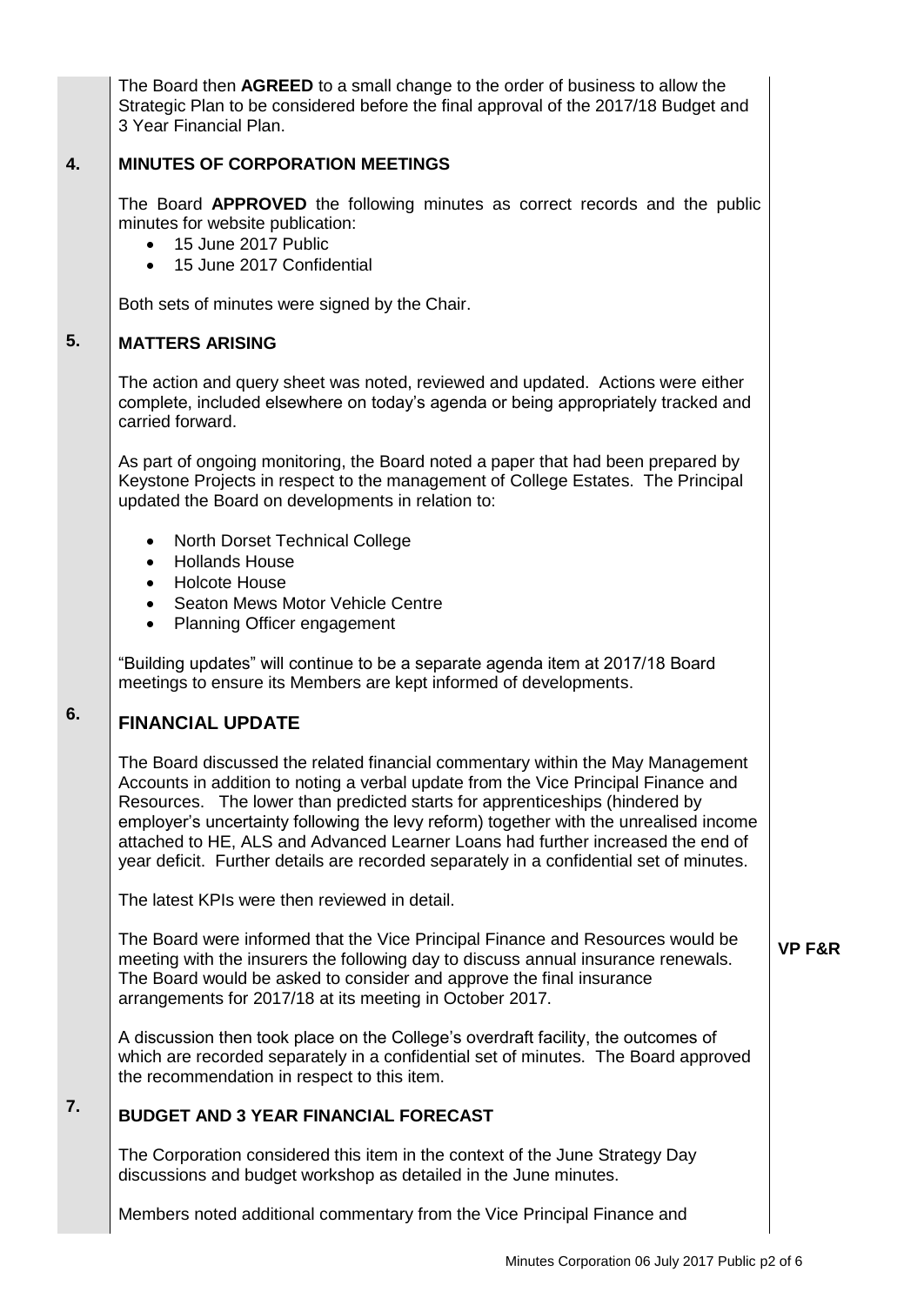|    | Resources which gave the detail behind the current forecast outturn and the<br>assumptions for the three year forecast. Further details are recorded separately in<br>a confidential set of minutes.                                                                                                                                                                                                                                                                                                                                                                                                                                                            |                   |
|----|-----------------------------------------------------------------------------------------------------------------------------------------------------------------------------------------------------------------------------------------------------------------------------------------------------------------------------------------------------------------------------------------------------------------------------------------------------------------------------------------------------------------------------------------------------------------------------------------------------------------------------------------------------------------|-------------------|
|    | In addition, Members had requested further details on the assumptions that had<br>been made in respect to the forecast of HE numbers and income in the 2017/18<br>budget (particularly as 2016/17 budget reports significant negative activity on HE<br>tuition fees compared to the original budget). The Vice Principal Curriculum and<br>Quality reported that the predictions in the 2017/18 had been cautiously optimistic<br>and included confirmed UCAS and part time applications. The Board were<br>reassured to learn that the Quality and Assurance Committee are scheduled to meet<br>early in the new academic year to assess application numbers. |                   |
|    | The Board APPROVED the College's 3 year financial plan, including the 2017/18<br>budget for submission to the ESFA by 31 July 2017.                                                                                                                                                                                                                                                                                                                                                                                                                                                                                                                             |                   |
| 8. | STRATEGIC PLAN 2017-2020                                                                                                                                                                                                                                                                                                                                                                                                                                                                                                                                                                                                                                        |                   |
|    | The Board considered this item in the context of the June Strategy Day discussions<br>as detailed in the June minutes.                                                                                                                                                                                                                                                                                                                                                                                                                                                                                                                                          |                   |
|    | The Board's consideration of this item focused primarily on page 7 of the report in<br>respect to the estates strategy. The Board made particular reference to the detail on<br>investment to buildings and resources over the course of the planning period. The<br>Board wished to reiterate that these are all aspirational investments, with each<br>development requiring approval by the Board.                                                                                                                                                                                                                                                           |                   |
|    | The Board also made particular reference to the proportion of buildings on the main<br>campus in condition category C (50.3%) or category D (6.6%). The Board agreed<br>that the strategic plan should detail the level of investment the College aspires to<br>make in updating existing buildings.                                                                                                                                                                                                                                                                                                                                                            | <b>Principal</b>  |
|    | The Corporation then APPROVED the College's Strategic Plan for 2017-2020.                                                                                                                                                                                                                                                                                                                                                                                                                                                                                                                                                                                       |                   |
| 9. | <b>CATERING CONTRACT</b>                                                                                                                                                                                                                                                                                                                                                                                                                                                                                                                                                                                                                                        |                   |
|    | The Board noted a Tender Evaluation Summary prepared by Tenet Education<br>Services Limited for a new catering service at the College from September 2017.<br>The existing contract with Innovate Services Limited expires on 31 August 2017.<br>The Board was informed that the CPC Framework for Outsourced Catering Services<br>had been chosen as the preferred procurement method to use for this tendering<br>process.                                                                                                                                                                                                                                    |                   |
|    | Two bids were received by the 5th June deadline with both companies committing to<br>a level of capital investment to enhance the current catering service. The financial<br>offers were measured against the criteria of a Nil Cost contract to the College.                                                                                                                                                                                                                                                                                                                                                                                                   |                   |
|    | The Board noted a detailed and thorough evaluation of both companies including<br>return of sales over 5 years, capital investment, added value, incentive schemes and<br>were informed that the contract would be awarded on the criteria of 75% quality and<br>25% financial basis.                                                                                                                                                                                                                                                                                                                                                                           |                   |
|    | The Board were content that a sound and robost evaluation had been carried out<br>which included the opinions of learners who had participated at the menu tasting<br>element of the presentation.                                                                                                                                                                                                                                                                                                                                                                                                                                                              |                   |
|    | The Board AGREED to support the management panel's recommendation to award<br>the contract to Catering by Churchill commencing on 1 <sup>st</sup> September 2017 on the<br>agreement that further discussion would be had with chosen bidder in respect to                                                                                                                                                                                                                                                                                                                                                                                                      | <b>VP F&amp;R</b> |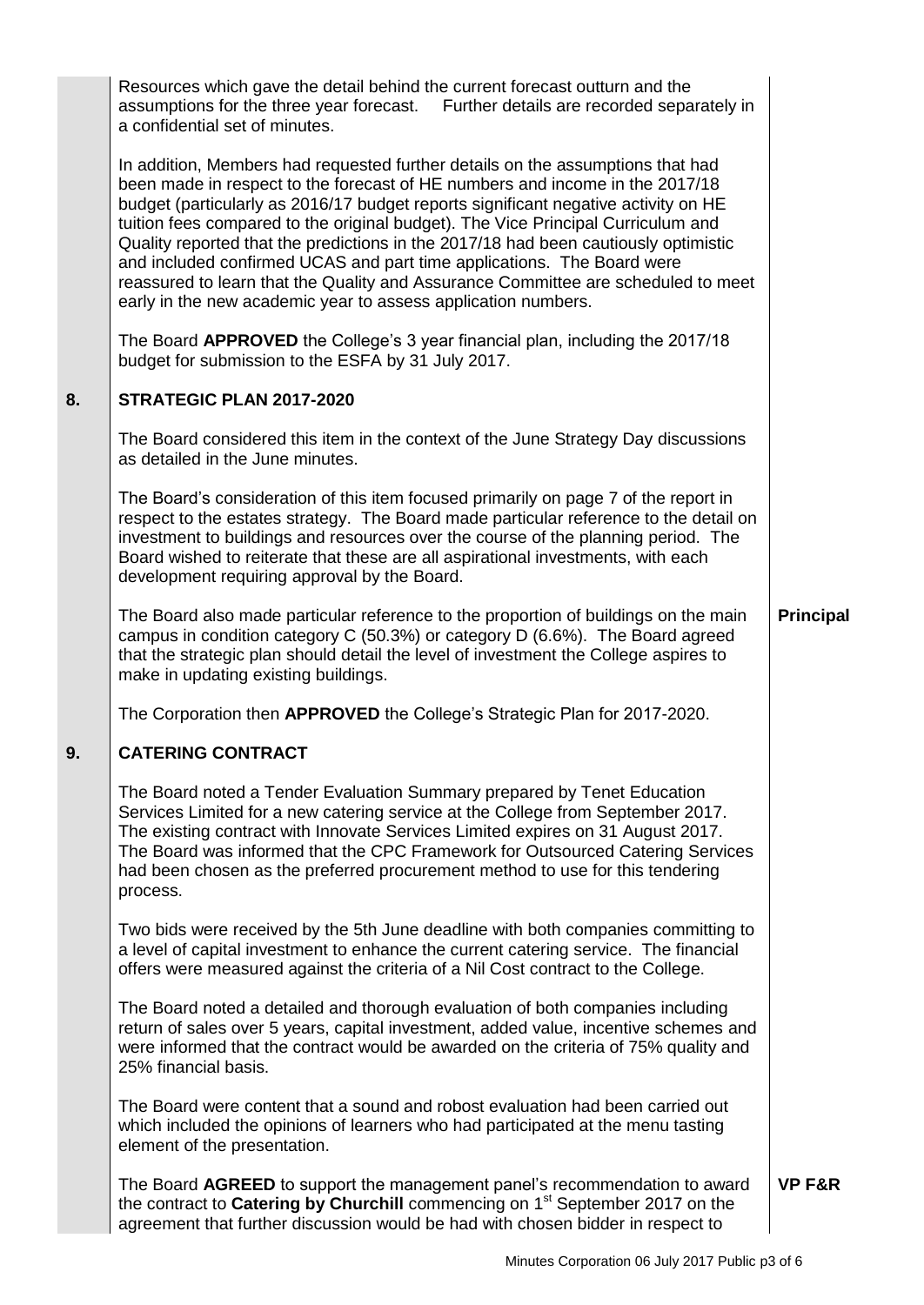|     | capital investment as detailed in a separate set of confidential minutes.                                                                                                                                                                                                                                                                                                                                                                                                                                                                            |                   |
|-----|------------------------------------------------------------------------------------------------------------------------------------------------------------------------------------------------------------------------------------------------------------------------------------------------------------------------------------------------------------------------------------------------------------------------------------------------------------------------------------------------------------------------------------------------------|-------------------|
| 10. | <b>PRINCIPAL'S REPORT</b>                                                                                                                                                                                                                                                                                                                                                                                                                                                                                                                            |                   |
|     | The Corporation noted the Principal's Report. On this occasion there was particular<br>emphasis upon:<br>Western Gazette Business of the Year 2017<br>AoC updates<br>$\bullet$<br>• Capital Funding<br>Institute of Technologies (IoTs)<br>$\bullet$<br>Additional exam space<br>$\bullet$<br>Meeting industry needs<br>$\bullet$<br><b>Shining Star Awards</b><br>$\bullet$<br>• Year 10 Taster Days (04 & 05 July)<br>• Year 8 Taster Day (06 July)                                                                                                |                   |
|     | In addition the Board were reassured to learn that the College had recently<br>appointed a Health and Safety Manager on a full time contract.                                                                                                                                                                                                                                                                                                                                                                                                        |                   |
|     | There were no strategic actions to approve within the report.                                                                                                                                                                                                                                                                                                                                                                                                                                                                                        |                   |
|     | The Board also noted the Operating Statement.                                                                                                                                                                                                                                                                                                                                                                                                                                                                                                        |                   |
| 11. | <b>TEACHING AND LEARNING</b>                                                                                                                                                                                                                                                                                                                                                                                                                                                                                                                         |                   |
|     | The Vice Principal Curriculum & Quality provided the Board with a headline summary<br>of the outcomes of a recent student survey. The Board noted the following:<br>• 97% of students feel safe at College<br>95% of students feel their assessment of work has been fair<br>$\bullet$<br>95% of students have had 1:1 reviews with their tutor and discussed their<br>$\bullet$<br>progress<br>• 96% of students are aware of the importance maths and English for<br>progression<br>• 93% of students are aware of what they need to do to improve |                   |
|     | The Vice Principal Curriculum & Quality and the Head of Quality Assurance,<br>Teaching & Learning will conduct a detailed analysis of all aspects (by department)<br>over the summer. The Board will receive the full outcomes of this review at its<br>meeting in October 2017.                                                                                                                                                                                                                                                                     | <b>VP C&amp;Q</b> |
|     | In addition, the Board noted that the Quality and Assurance Committee will meet on<br>Monday 25 September 2017 at 17:00 in order to review examination results and<br>value added data. All members of the Board are invited to attend.                                                                                                                                                                                                                                                                                                              |                   |
| 12. | <b>LEGAL, POLICY and REGULATORY MATTERS</b>                                                                                                                                                                                                                                                                                                                                                                                                                                                                                                          |                   |
|     | <b>Teaching Staff Governor</b><br>Following an election by ballot paper, the Corporation <b>APPROVED</b> the appointment<br>of Paul Morey as the new Teaching Support Staff Governor for a four year term of<br>office commencing on 01 September 2017. Paul will attend his first Board meeting<br>on 12 October 2017.                                                                                                                                                                                                                              |                   |
|     | Terms of Reference and Work Programmes 2017/18<br>The Corporation APPROVED the Terms of Reference for its Committees and the<br>Business Cycles for the Committees and the Corporation for 2017/18 as set out in<br>the Clerk's paper.                                                                                                                                                                                                                                                                                                               |                   |
|     | <b>Corporation Seal 2016/17</b>                                                                                                                                                                                                                                                                                                                                                                                                                                                                                                                      |                   |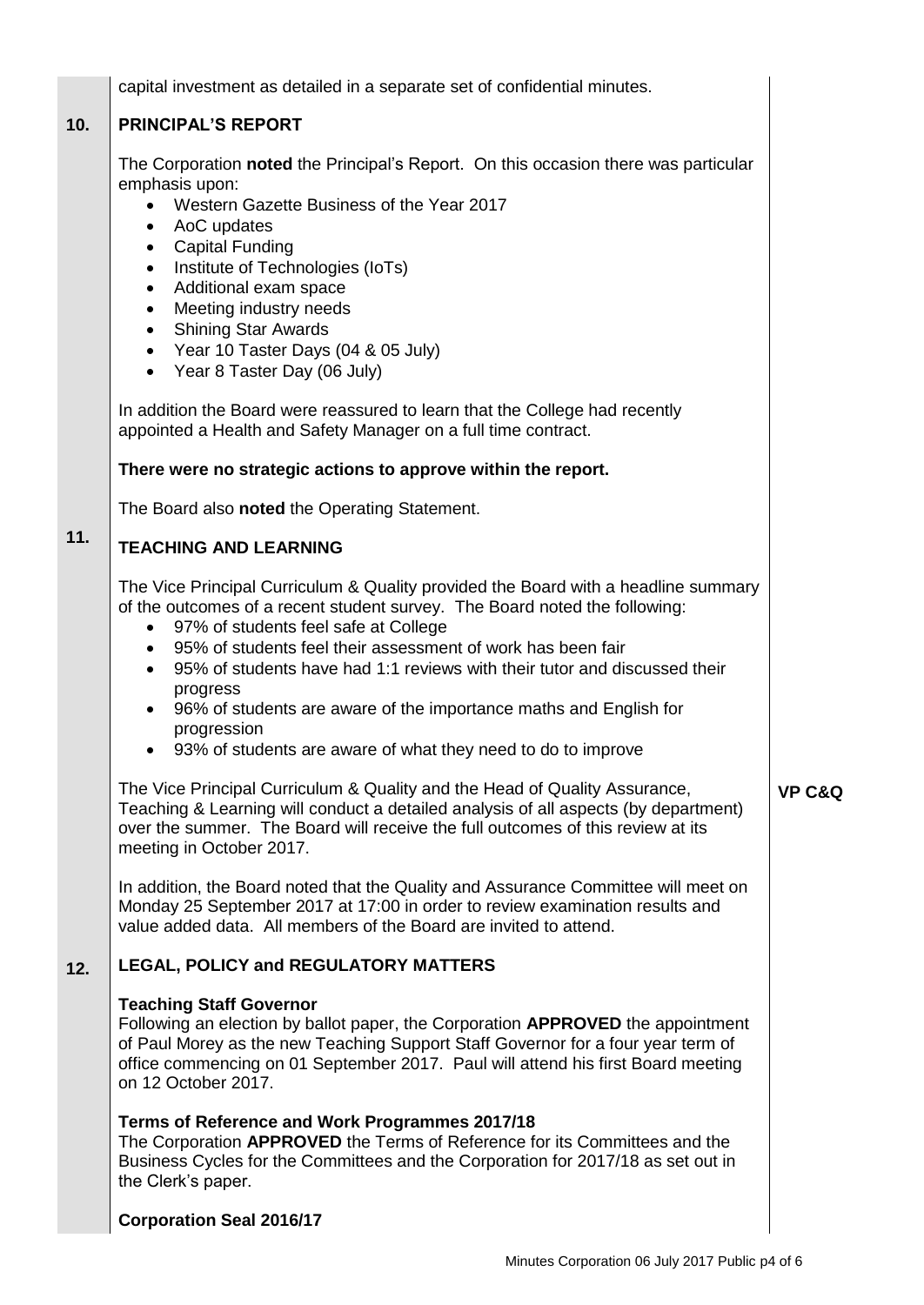The Corporation noted that the only use of the Corporation Seal during 2016/17 was in respect to a Growth Deal Funding Agreement which had been reported to the Corporation at the time of its use.

## **Annual Review of Confidential Material 2016/17**

The Corporation carried out its annual review of Confidential Material. With no amendment to the Clerk's paper, the Corporation noted and **APPROVED** which material is currently for inspection (public) and for exclusion from inspection (confidential).

### **Safeguarding Policy**

The Board **APPROVED** the updated Safeguarding Policy which now included reference to protection from Female Genital Mutilation. In addition, the policy had also been updated to reflect changes to job roles and titles.

### **Annual Safeguarding Report – Internal report to Governors (internal)**

The Board **noted** the comprehensive Annual Report on Safeguarding for the period 01 August 2016 to 31 July 2017. The Board was content that the College has effective safeguarding policies and procedures in place.

The Board were reminded that the online self-assessment audit would be submitted to the Somerset Safeguarding Children's Board (SSCB) during the early part of the autumn term. The audit was revised by the SSCB back in October 2016 to reflect the new Keeping Children Safe in Education statutory guidance and is now submitted electronically rather than by paper. The Board will be asked to approve the audit documentation at its meeting in November 2017.

The Clerk will ensure that all newly appointed Governors receive necessary training in respect to Prevent duties.

## **Safeguarding and Equality & Diversity (SED)**

As the Board had already noted the above Annual Safeguarding Report, there were no additional updates to note on this occasion.

**Lead Governors Voice: Safeguarding and Equality & Diversity (SED)**

No updates to report on this occasion.

### **Student Voice**

The Board were informed by the HE Student Governor that some learners on the Business Studies course had found the process for applying for the top-up programme very challenging. The Vice Principal Curriculum and Quality will investigate this matter further.

## **Staff Voice**

The Board were informed of the following events:

- Success of Year 8 and Year 10 Taster Days
- Review and Improvement Day (RAID) Monday 03 July 2017
- Staff Development Day 07 July 2017
- End of year staff celebration

#### **13. RISK MANAGEMENT AND INTERNAL CONTROLS**

The Board agreed that risk management and internal controls had been adequately covered in today's meeting.

In light of recent events in the national news, the Chair of the Corporation requested that the Board receive an update on fire safety procedures in place at College. The Board were informed by the Vice Principal Finance and Resources that the ESFA had recently issued a fire safety questionnaire as part of a government wide review

**VP F&R**